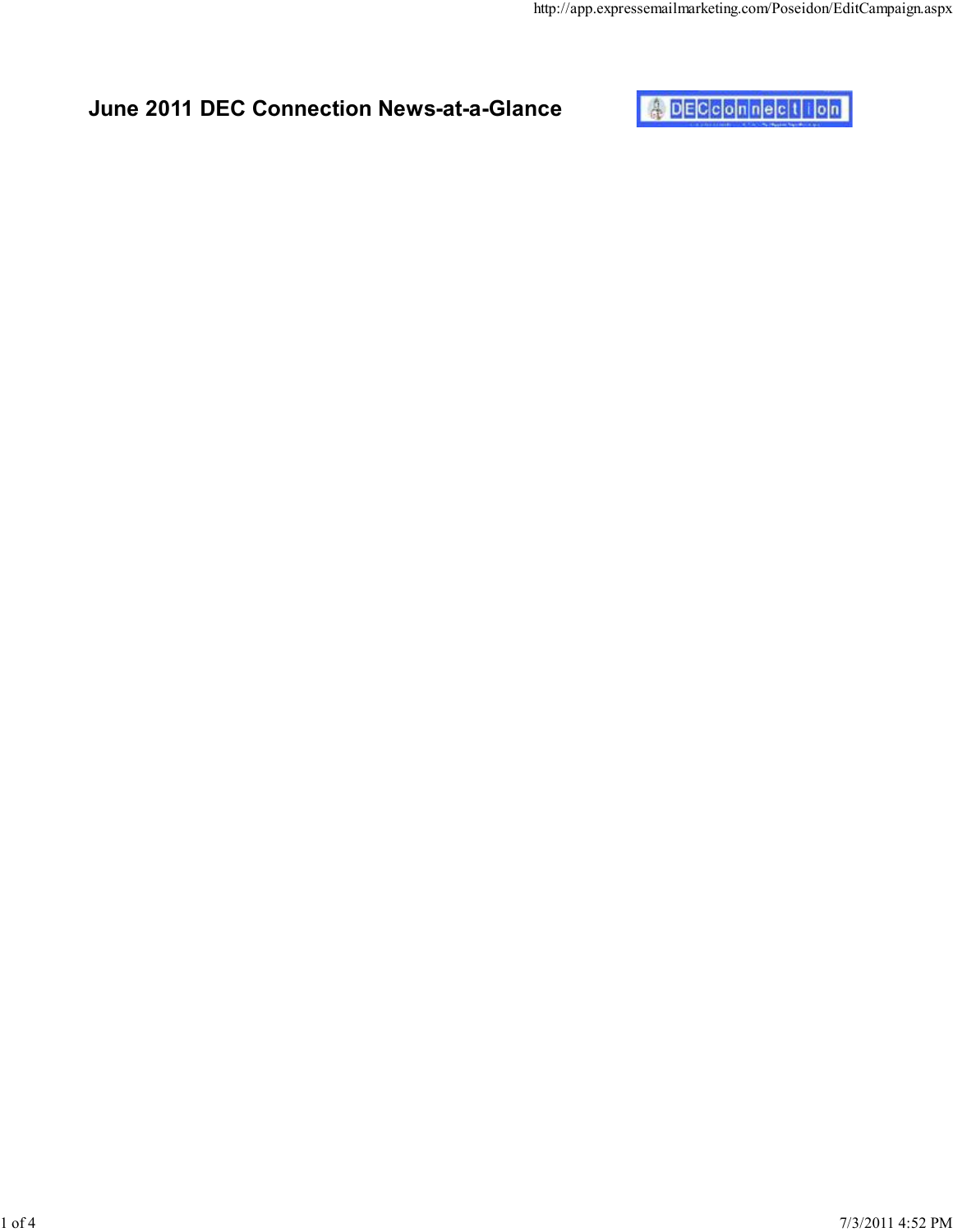## SAVE THE DATE! Saturday, 22 October, 2011 - The DEC Connection will participate in a day of activities to honor Ken Olsen in and with the Town of Maynard. Details will be posted as they become available.



We are still collecting your remembrances for our Ken Olsen Memorial page at www.decconnection.org/KOmemorials.htm.

The **NH Chapter of the DEC Connection** convened at the Nashua Silver Knights baseball game on Friday, June 24th. The weather was drizzly but we hung tough and cheered our home team to a 10-0 victory over the Seacoast Mavericks. Following the game, which was enhanced for kids of all ages by a visit from Bruins star Shawn Thornton, we were treated to a nice display of fireworks.

The **Compaq Big Band** (www.compaqbigband.com)

recently released their 2nd CD called "Hard Drive." It joins their first, "Bandwidth". Great swing/big band music!

Have YOU tried our MEMBER SERVICE CENTER ? There are queries to find members in your area, and forms to submit to update your profile, send your news, DEC stories, and business listings for our public online yellow pages. You can check your dues status and renew your membership online. You can email a small photo for your profile, access or request membership in our LinkedIn Group, and send info for articles such as Featured Entrepreneur. Also included are links to other Member benefits such as our Concall announcements and resources.

Our new Featured Entrepreneur is Maureen

Letendre, photo below right. Maureen is certified for several types of professional and personal coaching (all geared to helping her clients achieve excellence and personal satisfaction in their lives) and is a senior-level human resources

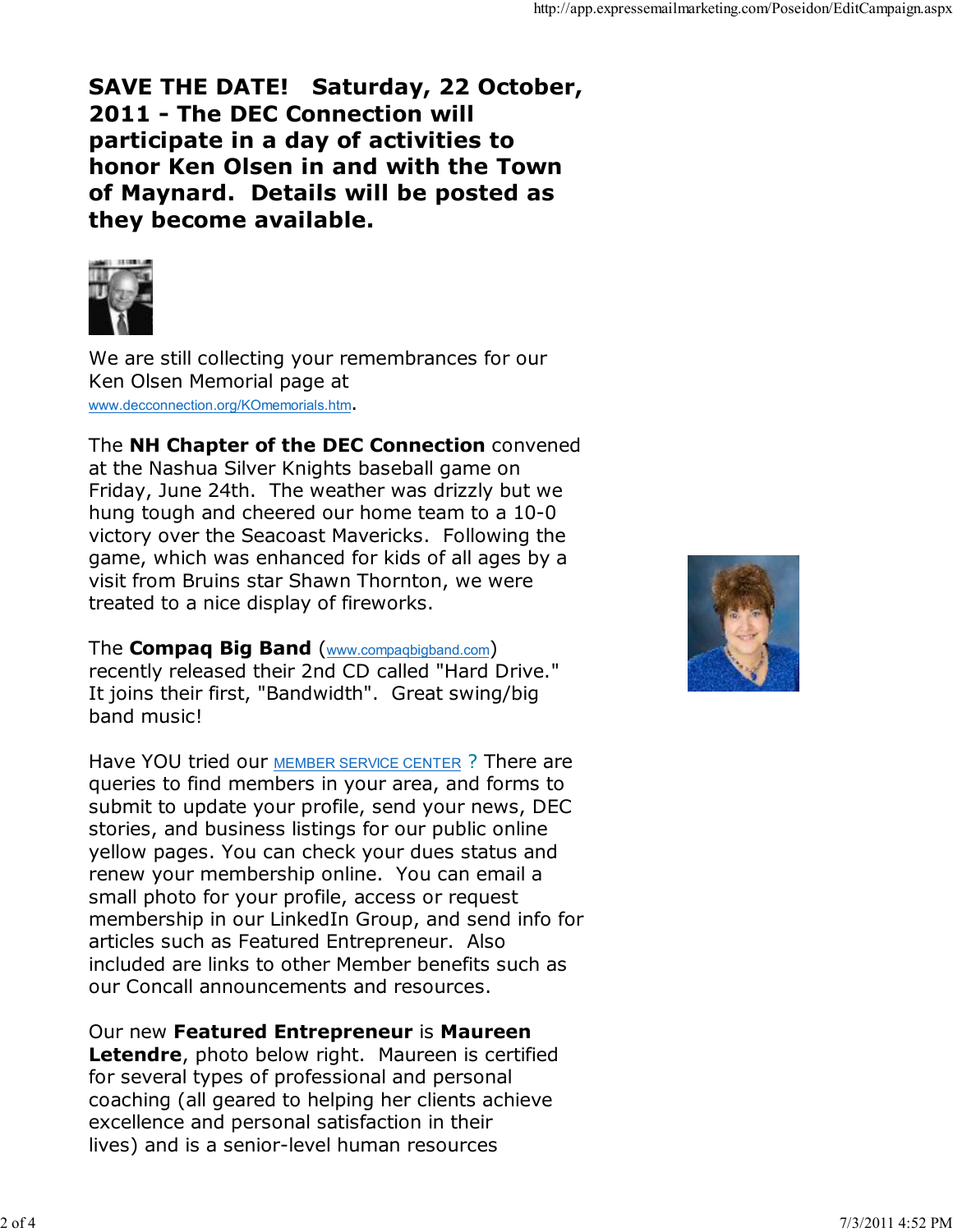consultant. Click here to read more about her business and talents.

**DEC stories!** We are still collecting your unusual, humorous or just favorite DEC stories. Email them to webmaster@decconnection.org. They should be one page or less and be entertaining to our members. Click on this link to enjoy the ones submitted so far.

**DECconnection Newsbytes - Members please** 

send news you'd like to share to: webmaster@decconnection.org.

From Judy Durant: The Real Estate market has risen from the ashes in Florida. I'm having my busiest year in a long time and there are some great Real Estate values here now. Come on down! Peter and I live just south of Tampa Bay (Bradenton/Sarasota area) - really a beautiful spot on the west coast. judy@judydurant.com

From Ed Bruce: With 33 years of successful experience in technical and promotional communications, Ed Bruce is looking for work as a writer or editor in eastern MA or southern NH (edward.bruce@verizon.net or 1-978-486-4584).

In response to an internet story concerning a recent Pentagon tradition of paying weekly homage to injured veterans of war, **Bill Costello** makes the following suggestion: One thing that I do, and many ex-DECcies could do, is to stop at a funeral home to pay their respects to the fallen. I'll stop at any veteran's funeral in my county from WW II to today's wars. The families will appreciate it & it only takes a few minutes. Most newspaper obituaries will identify the deceased as a veteran. MSgt Bill Costello, PA ANG - 171st ARW/MSC

Renewing Members: Zul Abbany, Jack Conaway, Judy Durant, Peter Durant

**New Members: Robin Blanchard, Maureen** Letendre, and Marylee (Hatch) McNamara

Sad News Department: Our sincere condolences to the family and friends of Sharon Kapenas. A DEC/Compaq employee for more than 17 years, Sharon ('81–'98) passed away at her home in West Townsend, MA, on Sunday, May 29, 2011.